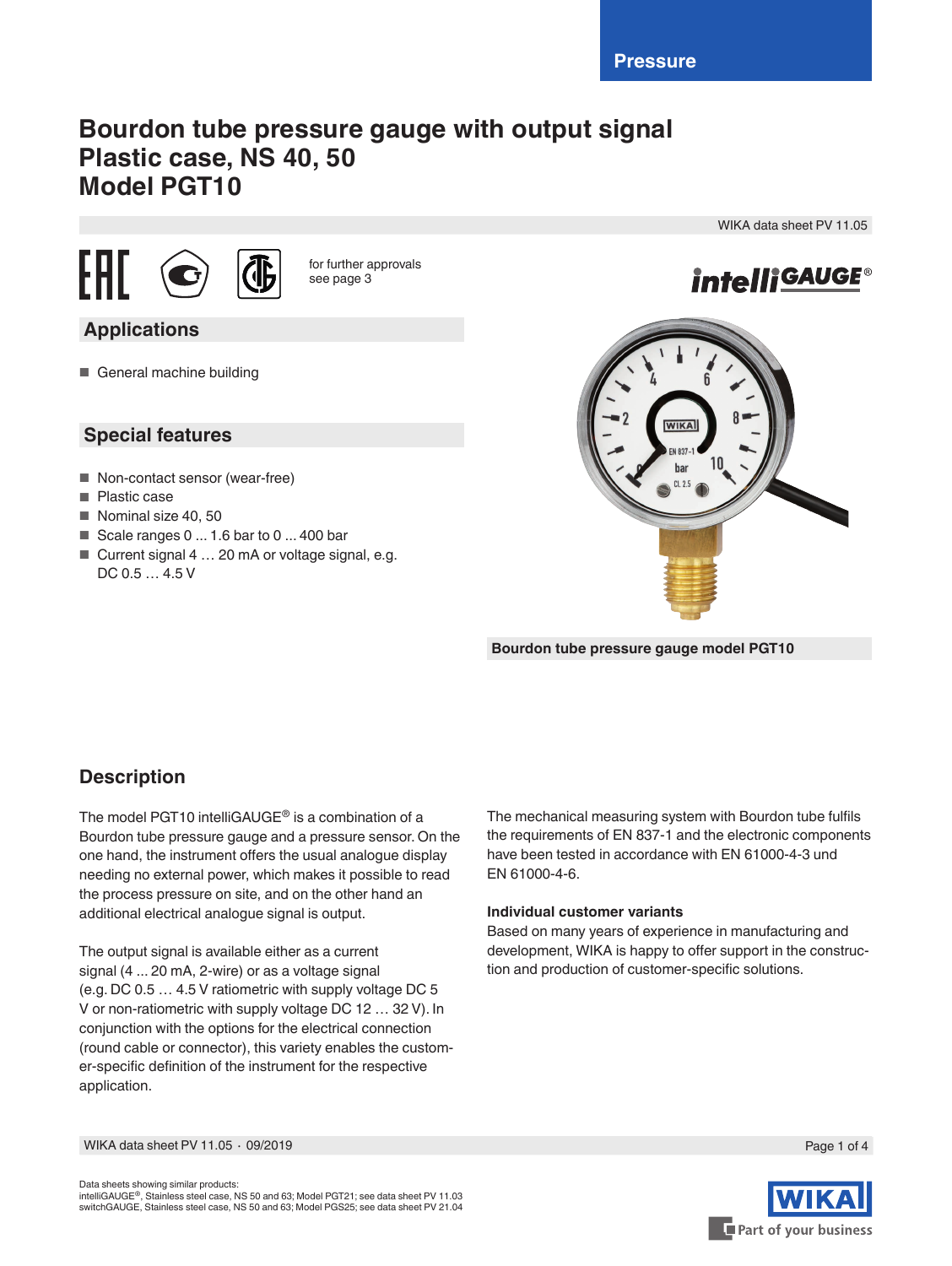### **Specifications**

**Design** EN 837-1

**Nominal size in mm** 40, 50

**Accuracy class** 2.5

### **Scale ranges**

0 ... 1.6 to 0 ... 400 bar or all other equivalent vacuum or combined pressure and vacuum ranges

### **Pressure limitation**

| Steady:      | 3/4 x full scale value |
|--------------|------------------------|
| Fluctuating: | 2/3 x full scale value |
| Short time:  | Full scale value       |

### **Permissible temperature**

Ambient: -20 … +60 °C Medium: +60 °C maximum Storage temperature: -40 ... +70 °C

### **Temperature effect**

When the temperature of the measuring system deviates from the reference temperature (+20 °C): max. ±0.4 %/10 K of the span

### **Process connection**

Copper alloy

Lower mount (radial) or centre back mount<br>NS 40:  $G \frac{1}{8} B$  (male). SW 14 G 1/8 B (male), SW 14 NS 50: G ¼ B (male), SW 14

### **Pressure element**

Copper alloy

**Movement** Copper alloy

**Dial** Plastic, white, black lettering

**Pointer** Plastic, black

**Case**

Plastic

**Window** Plastic, crystal-clear (PC)

**Ingress protection** IP41 per IEC/EN 60529

### **Electronics**

#### Supply voltage (U<sub>B</sub>) DC 5 V / DC 12 ... 32 V

### **Electrical connection**

Cable outlet, standard length 2 m

| $U_{\rm B}$       | Output signal U <sub>SIG</sub>                                                |
|-------------------|-------------------------------------------------------------------------------|
| DC <sub>5</sub> V | $0.52.5$ V, $0.53.5$ V or $0.54.5$ V,<br>ratiometric                          |
| DC 12  32 V       | $0.52.5$ V, $0.53.5$ V or $0.54.5$ V, non-<br>ratiometric or 4  20 mA, 2-wire |

| <b>Colour</b> | 2-wire      | 3-wire           |
|---------------|-------------|------------------|
| red           | $U_{\rm B}$ | $U_{\rm B}$      |
| black         | <b>GND</b>  | <b>GND</b>       |
| orange        | -           | $U_{\text{SIG}}$ |

### **Output signal and permissible load**

Voltage output (3-wire): RA > 5 kΩ

 $\frac{R_A}{\Omega}$  4 ... 20 mA, 2-wire Current output (2-wire) 4 ... 1000 20 mA:  $R_A \leq (U_{SIG} - 10 V) / 0.02 A$ Permissible range with  $R_A$  in  $\Omega$  and  $U_{SIG}$  in DC V 500 250 100

### **Options**

- Other process connection
- Sealings (model 910.17, see data sheet AC 09.08)
- Other cable length
- Other electrical connection

USIG

 $\overline{u}$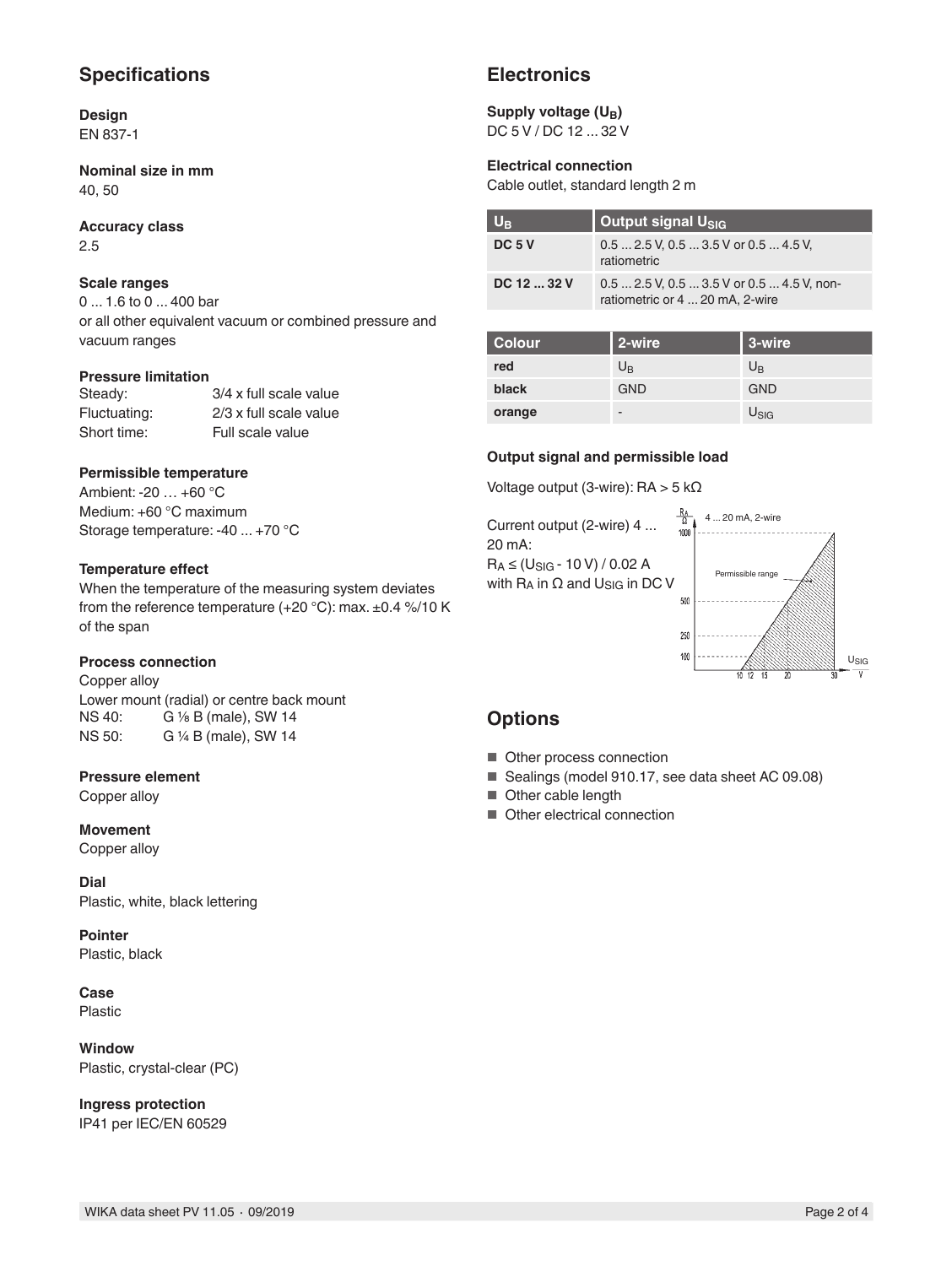### **Approvals**

| Logo                         | <b>Description</b>                                                                                                                                                                                                                           | <b>Country</b>              |
|------------------------------|----------------------------------------------------------------------------------------------------------------------------------------------------------------------------------------------------------------------------------------------|-----------------------------|
| CE                           | EU declaration of conformity<br>$\blacksquare$ EMC directive <sup>1)</sup><br>EN 61326 emission (group 1, class B) and immunity (industrial application)<br>Per test standards EN 61000-4-6 / EN 61000-4-3<br>■ Pressure equipment directive | European Union              |
| EAD                          | EAC (option)<br>$\blacksquare$ EMC directive<br>■ Pressure equipment directive                                                                                                                                                               | Eurasian Economic Community |
|                              | <b>GOST</b> (option)<br>Metrology, measurement technology                                                                                                                                                                                    | Russia                      |
| $\overline{\textcircled{4}}$ | <b>BelGIM</b> (option)<br>Metrology, measurement technology                                                                                                                                                                                  | <b>Belarus</b>              |

1) In the case of electrostatic discharge per IEC 61000-4-2 and fast transients per IEC 61000-4-4, the measuring signal can deviate by up to ±75 % of the measuring span for the duration of<br>the failure. After the failure,

# **Certificates (option)**

■ 2.2 test report

■ 3.1 inspection certificate